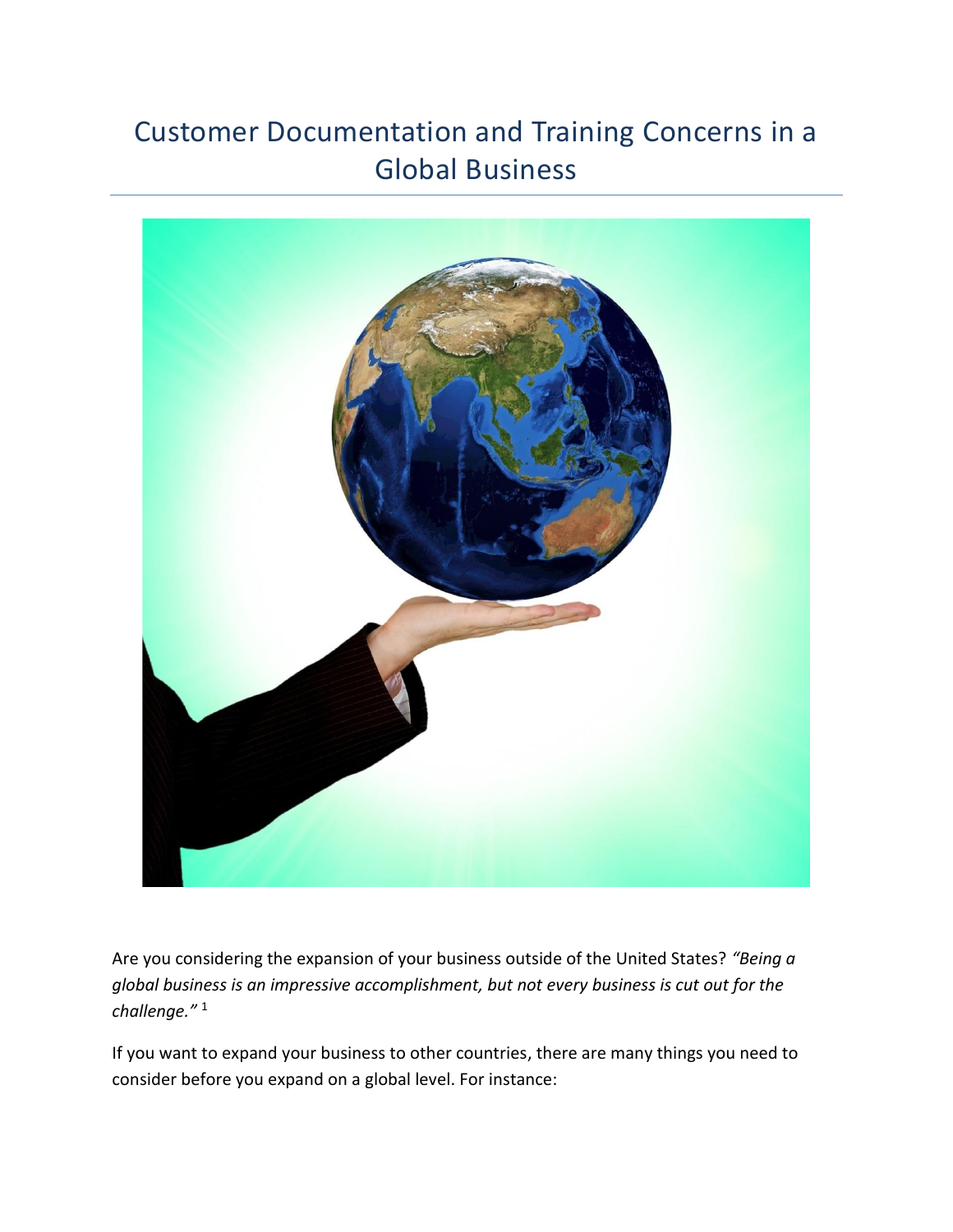- Do global customers exist for my product?
- What are the language barriers?
- What are the cultural barriers?
- Who or what is my competition in that global market?
- Can my product be patented in that global market?  $2^2$
- What are the legal issues?
- Are there any political issues to take into consideration?

These are all very important considerations when a business wants to expand globally. My area of expertise is associated with documentation, training, and translation requirements when a business is multinational.

## **Global Documentation and Training Concerns**

Most large multinational corporations require the internal service and customer support personnel to speak English. Therefore, all of the documentation and training targeted to those internal audiences is written in English. That is acceptable to those populations and to the countries where they operate.

Where consumers are concerned, however, the policies are different. Customer-facing documentation and training must be localized (i.e. translated) into the languages and measurements (English versus metric measurements, °F versus °C, and so on) of the target country in order to meet legal requirements.

There are many countries that legally require that equipment and product labels (particularly safety labels), packaging, documentation, and training must be available in the native speakers' languages prior to a product or service being introduced or launched in that country. "*Since 1993, CE Marking has been required to sell certain products, devices and machines in the European Union. To qualify for CE Marking, certain documents must be translated into the target countries' designated languages.*" <sup>3</sup> Depending on the country, translations may be required in more than one language. For instance, Belgium requires French, Dutch and German translations.

European countries are not the only places that legally require translations of customer-facing deliverables into the native speakers' languages. Canada also requires the customer-based deliverables to be delivered in English and French in order for a product or service to be launched. Once you determine the countries where you want to expand your business, it's best to check their legal and safety requirements in order to comply.